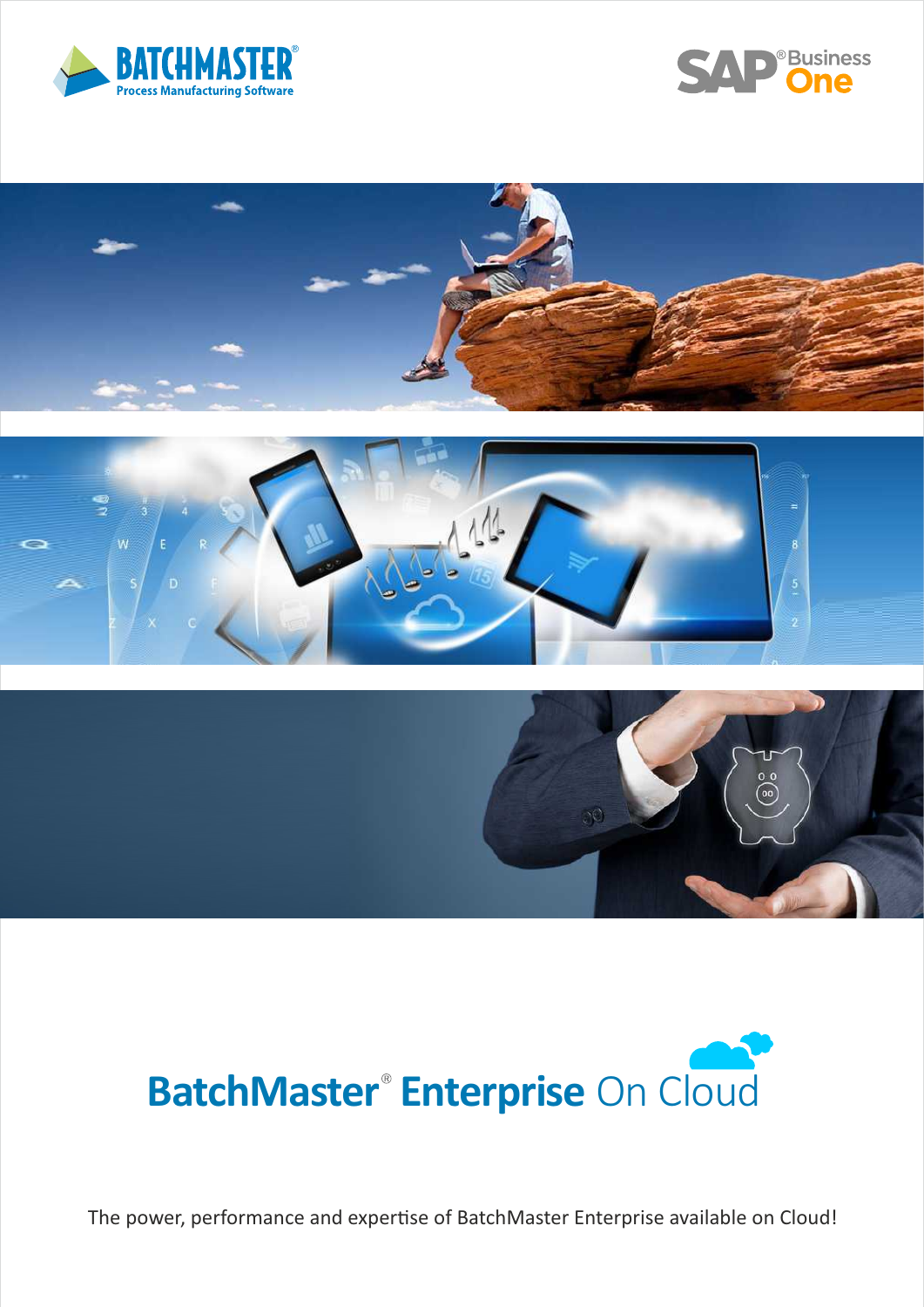# **BatchMaster Enterprise On Cloud** is a

complete suite of powerful modules built for manufacturing industries. A scalable, cost-effective and enterprisewide application obtainable on Cloud with no minimum user and lock-in period constraint. Backed by an experience of 30 plus years, BatchMaster Enterprise on Cloud is available on multiple platforms including SAP Business One and Tally. By helping drive innovation, managing formulas, planning production & material, simplifying batch processing, checking quality and adhering to regulations, it supports your complete value chain while also reducing the complexities of running a business.



### **Sales & Delivery**

# Module Offerings

**Contract** Management



Personal Care Foundry & Cosmetics



Industry- Specific & Regulatory Compliance

Customer & Prospect Management

| <b>R&amp;D</b> and<br><b>Formulation</b>         | <b>Procurement</b>                             | Inventory                                            | <b>Planning</b>                | <b>Production</b>                          | <b>Costing</b>                                                             | <b>Quality Control</b>                          | <b>Compliance</b>                               |
|--------------------------------------------------|------------------------------------------------|------------------------------------------------------|--------------------------------|--------------------------------------------|----------------------------------------------------------------------------|-------------------------------------------------|-------------------------------------------------|
| Physical/Nutritional<br><b>Property Analysis</b> | Vendor<br>Management                           | <b>Inventory Analysis</b>                            | Procurement<br><b>Planning</b> | <b>Batch Processing</b>                    | Product Costing on<br>Market, Standard,<br>Actual or<br>user-defined costs | Inspection &<br><b>Sampling Plans</b>           | Industry- Specifi<br>& Regulatory<br>Compliance |
| New Formula<br>development                       | Quotes and<br><b>Order Generation</b>          | <b>Multiple Warehouse</b><br>Support &<br>Management | Production<br>Scheduling       | Mixing, Filling<br>& Assembling<br>Support | Separate formula<br>& packaging Costing                                    | In-process,<br>Pre-process &<br>post-process QC | Bi-directional<br>Traceability                  |
| Formula<br>Management                            | Receipt & Voucher                              | <b>Physical Count</b><br>& Cycle Count               | Forecasting                    | <b>SuperBatch</b>                          | What-if cost analysis                                                      | Acceptance &<br><b>Rejection analysis</b>       | Prints Labels &<br>Reports                      |
| Formula Security,<br>versioning<br>& tracking    | Taxes, Terms<br>& Discounts<br><b>Handling</b> | Warehouse<br><b>Transfers</b>                        | <b>Calendar Definition</b>     | Partial & full<br>batch Close              | <b>Cost Comparison</b>                                                     | <b>QC Statuses</b>                              | Security,<br>Authorization<br>& Audit Trail     |

Complete Quote to Invoice support

Generates Sales Docs like BOL, Packing Slip, etc.



Food & Beverages